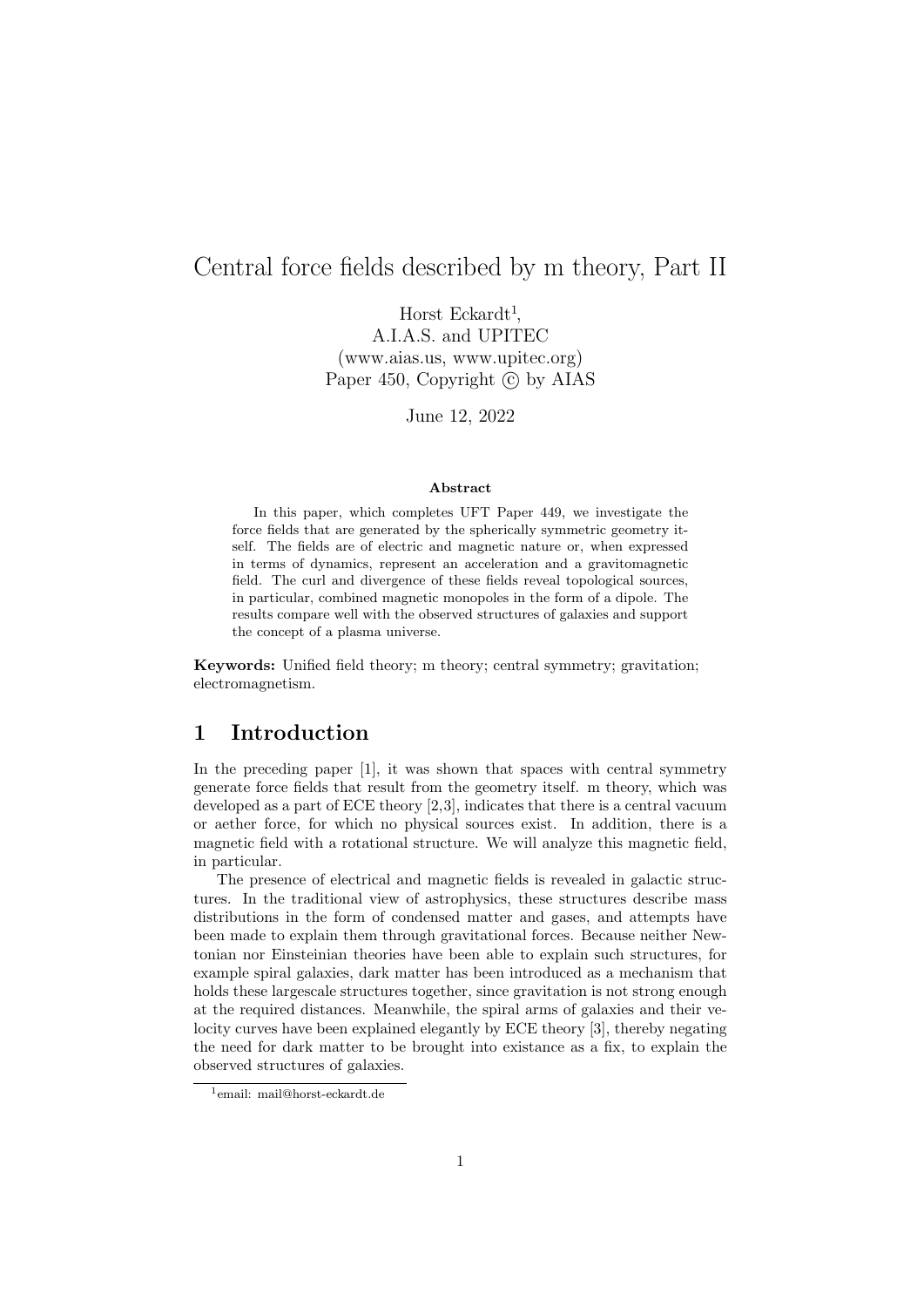In addition to the conventional view, many structures in the universe can also be explained by electromagnetism, and this approach is particularly applicable in regions with huge plasma clouds. Electric currents in a plasma are impacted by external magnetic fields, so that the currents change their structure and generate new magnetic fields, which again lead to a modifications of the currents. This is a dynamic process of high complexity, and such processes have been investigated by researchers like Don Reed [4] and Hannes Alfven [5]. Reed introduced Beltrami fields in this context. The electromagnetic view of the universe is generally called the plasma universe or electric universe.

The force fields that have been found for central symmetry by ECE theory, in particular m theory, are unified fields. This means that they can be considered as gravitational as well as electromagnetic fields. This allows us to interpret astronomical findings in related ways. Two examples are shown in Figs. 1 and 2. A view of the center of the elliptical galaxy Messier 87 (M87) is shown in Fig. 1. The polarization of the light in this image was analyzed, and this analysis showed a magnetic field signature. This image has a strong similarity to the structure of Fig. 2 in the preceding paper [1] (shown again in Fig. 3 of this paper), where the magnetic field of central symmetry has been graphed.

Fig. 2 is an image of the galaxy Centaurus A. This is either an elliptical or a lensed galaxy; a precise identification is not possible because we see the galaxy from the side. However, there is a strong jet of gaseous matter on both sides, which supports our theoretical findings. The jet structure will be explained further in this paper.



Figure 1: Image (with polarized light) of the center of galaxy M87 [7].

Figure 2: Jet structure of galaxy Centaurus A [8].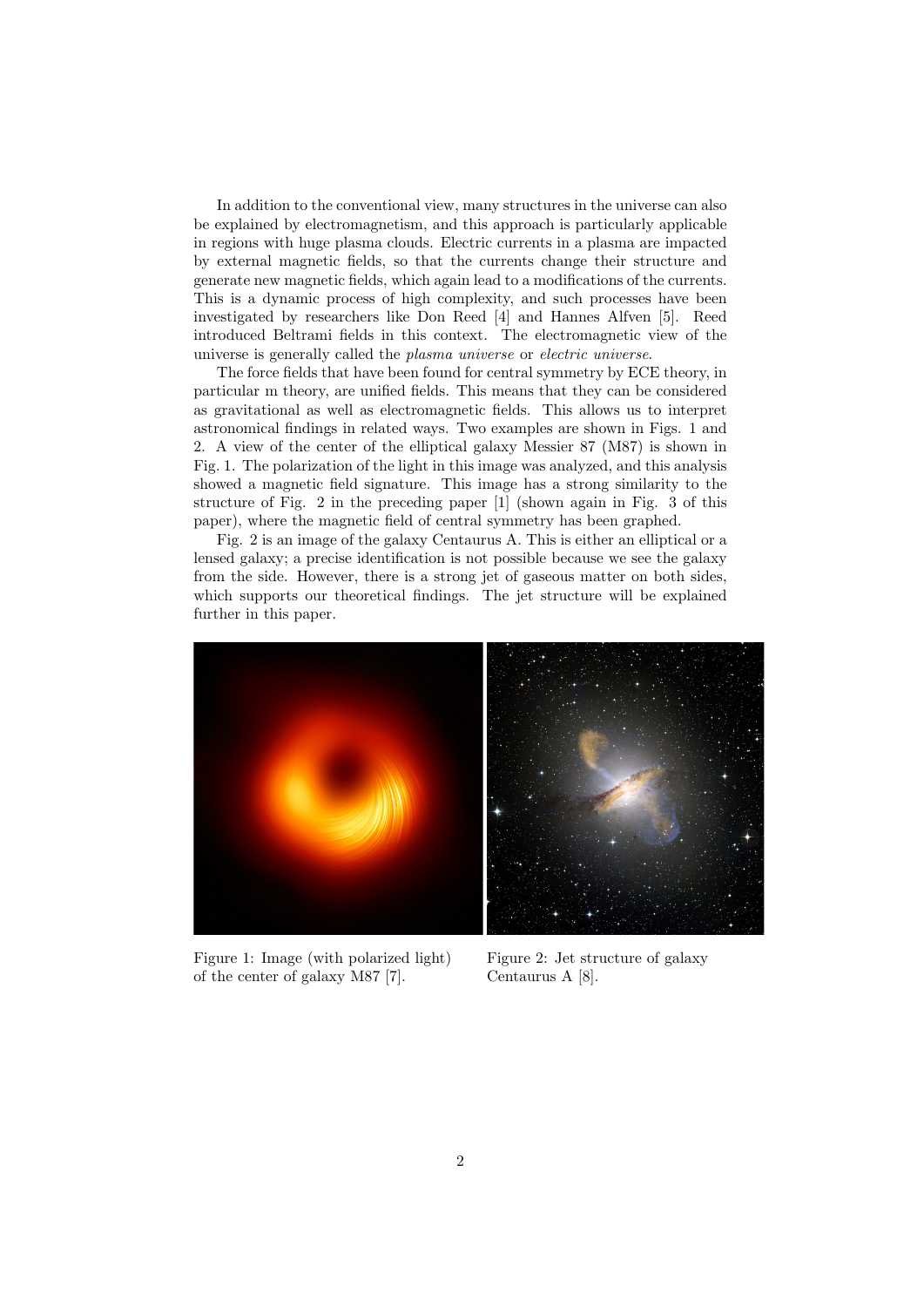## 2 Curl of fields in a spherically symmetric spacetime

As described in the preceding paper [1], the results for the unified force fields in centrally symmetric spacetime are

$$
\mathbf{E} = \frac{A_0 c}{2} \begin{bmatrix} -\frac{\frac{dm(r)}{dr}}{\sqrt{m(r)}}\\ 0\\ 0 \end{bmatrix},\tag{1}
$$

$$
\mathbf{B} = \begin{bmatrix} -C_0 r \cos \theta \\ B_0 \sin \theta \\ -B_0 \end{bmatrix} . \tag{2}
$$

These fields have been shown graphically in [1] using the m function

$$
m(r) = 2 - \exp\left(\log(2)\exp(-\frac{r}{R})\right). \tag{3}
$$

We compute the curl and divergence of both fields, using the respective formulae for the spherical coordinates. The curl of E vanishes, as expected:

$$
\nabla \times \mathbf{E} = \mathbf{0},\tag{4}
$$

while the curl of the B field is

$$
\nabla \times \mathbf{B} = \begin{bmatrix} -\frac{B_0 \cos \theta}{r \sin \theta} \\ B_0/r \\ (C_0 - B_0/r) \sin \theta \end{bmatrix}.
$$
 (5)

The vector fields **B** and  $\nabla \times \mathbf{B}$  have been graphed in Figs. 3 and 4. As in [1], we have displayed the vectors on two hemispheres. Comparing the inner (red) spheres from the two figures, we see that the curl of  $B$  is roughly perpendicular to the field B itself, while it is nearly parallel to it in the outer (blue) sphere. This has been clarified in Fig. 5, where both vector fields are plotted in the  $XY$ plane  $(\theta = \pi/2)$  as projections onto this plane. In the outer region, both are parallel to each other, while they are antiparallel in the inner region.

If the curl of a vector field is parallel to the field itself, the field is a Beltrami field [3], which obeys the condition

$$
\nabla \times \mathbf{B} = \kappa \mathbf{B} \tag{6}
$$

with a scalar  $\kappa$ . In the most general case,  $\kappa$  is allowed to be a function. Multiplying the above equation by B gives

$$
\mathbf{B} \cdot (\mathbf{\nabla} \times \mathbf{B}) = \kappa \mathbf{B}^2 \tag{7}
$$

or

 $\overline{r}$ 

$$
i = \frac{\mathbf{B} \cdot (\mathbf{\nabla} \times \mathbf{B})}{B^2}.
$$
 (8)

Computer algebra gives us the results

$$
\mathbf{B} \cdot (\mathbf{\nabla} \times \mathbf{B}) = \frac{B_0 C_0}{\sin \theta} \tag{9}
$$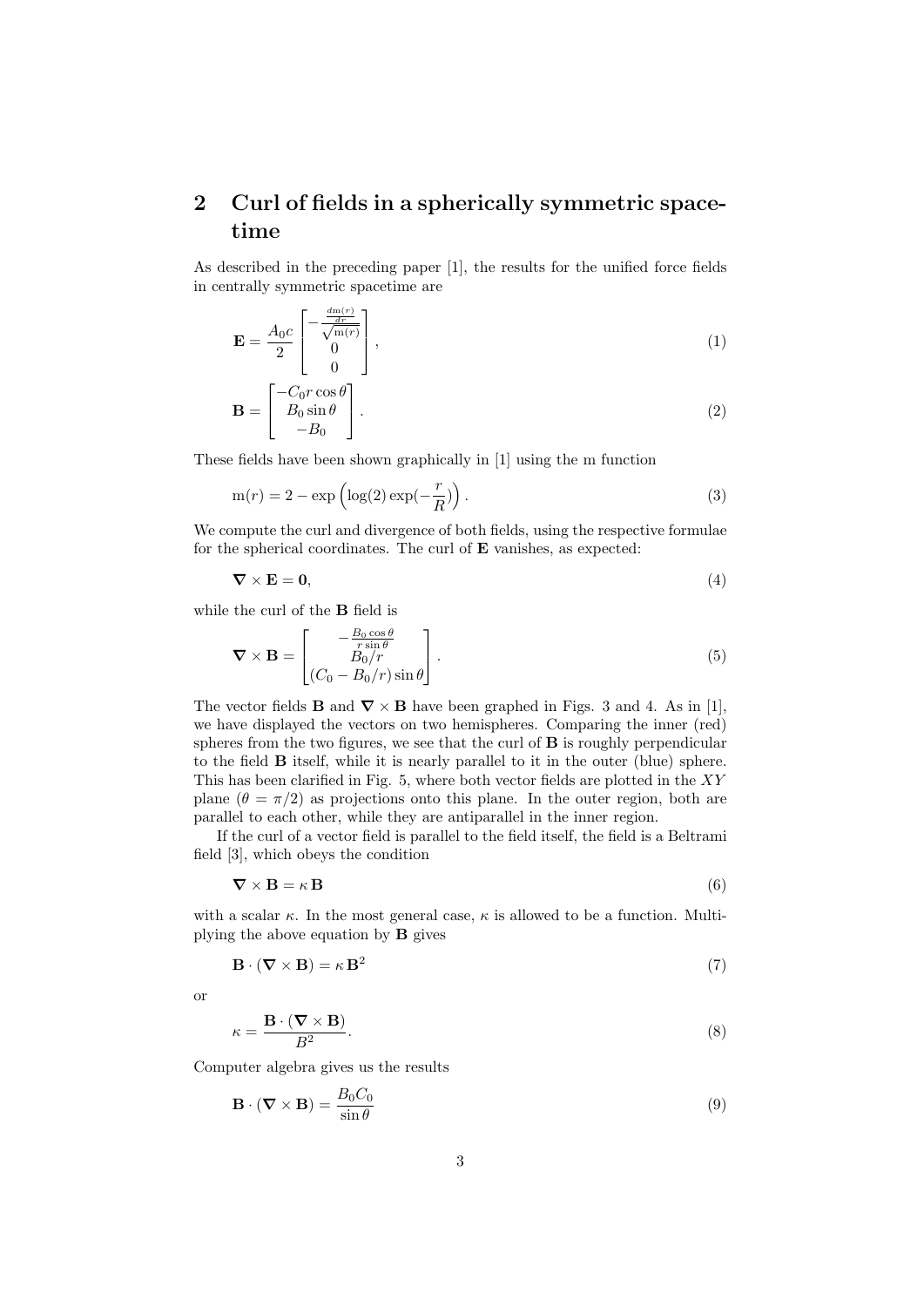



Figure 3: 3D representation of  $B(r)$ . Figure 4: 3D representation of curl $(B(r))$ .



Figure 5: Projection of  $B(r)$  (blue) and  $\text{curl}(\mathbf{B})$  (red) onto the equatorial plane.

Figure 6: Radial component of  $E(r)$  and  $div(\mathbf{E}(\mathbf{r})).$ 

and

$$
B^2 = B_0^2 (1 + \sin^2 \theta) + C_0^2 r^2 \cos^2 \theta.
$$
 (10)

The simplest way to check whether **B** is a Beltrami field is computing  $\kappa$  from the three component equations of (6). This gives the three results

$$
\kappa_1 = \frac{B_0}{C_0 r^2 \sin \theta},\tag{11}
$$

$$
\kappa_2 = \frac{1}{r \sin \theta},\tag{12}
$$

$$
\kappa_3 = \left(\frac{C_0}{B_0} - \frac{1}{r}\right) \sin \theta. \tag{13}
$$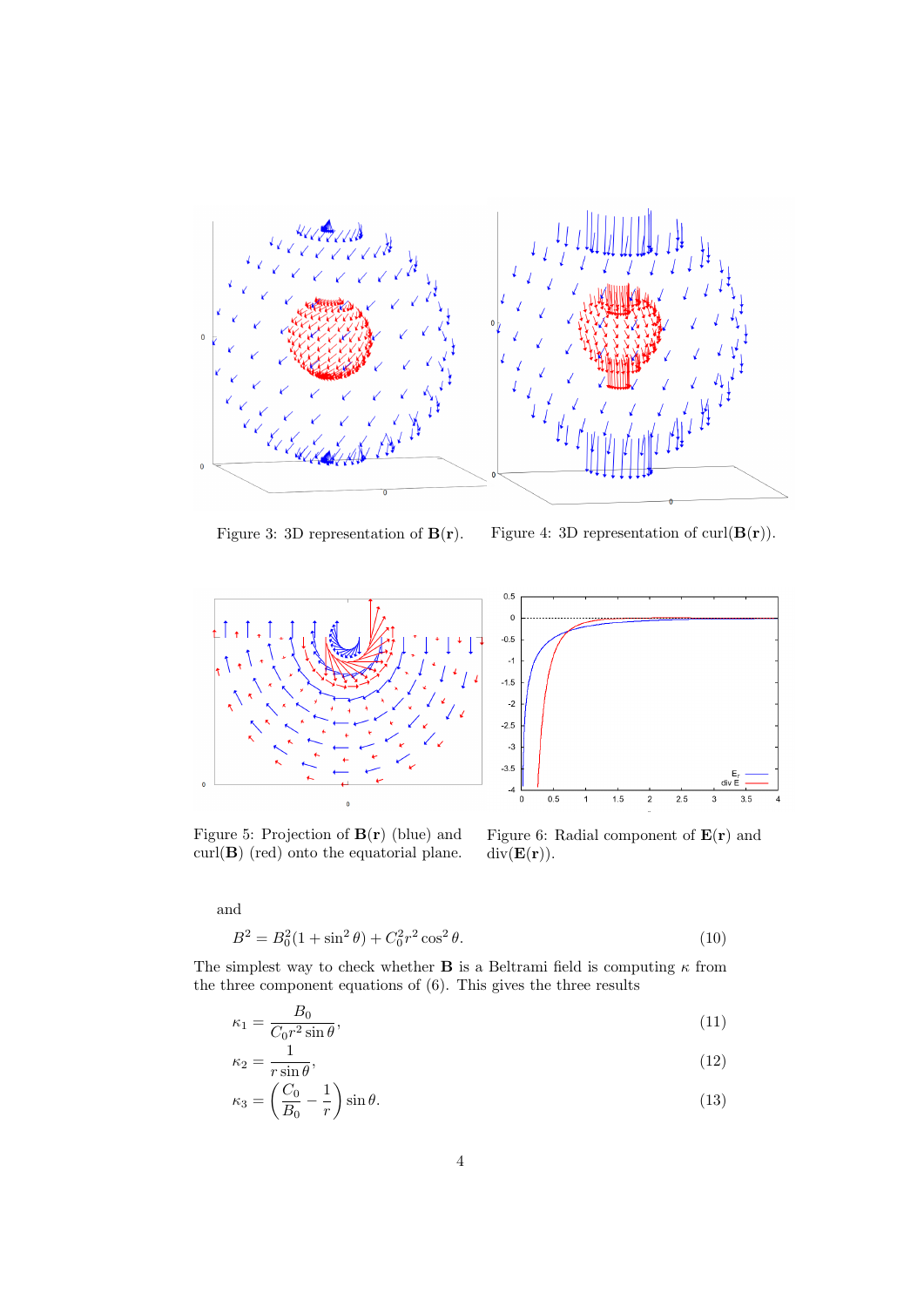The  $\kappa$ 's are different; therefore, **B** is not a Beltrami field. However, it comes close to being a Beltrami field in the outer region, where B and the curl of B are parallel.

## 3 Divergence of fields in a spherically symmetric spacetime

The fact that  $B$  is not a pure rotational field leads to the conjecture that  $B$  is not divergence-free. Before proving this, we compute the divergence of the  $E$ field. This is a central field, and from Eq. (1) we obtain

$$
\nabla \cdot \mathbf{E} = A_0 c \left( -\frac{\frac{d^2}{dr^2} \operatorname{m}(r)}{2\sqrt{\operatorname{m}(r)}} + \frac{(\frac{d}{dr} \operatorname{m}(r))^2}{4\operatorname{m}(r)^{\frac{3}{2}}} - \frac{\frac{d}{dr} \operatorname{m}(r)}{r \sqrt{\operatorname{m}(r)}} \right).
$$
(14)

This function has been graphed together with the original field  $E_r(r)$ , in Fig. 6. When  $r$  approaches zero, the divergence of  $E$  starts approaching infinite negative values sooner than the field itself. According to the Coulomb law, the divergence of **E** corresponds to a charge density  $\rho$  in the form of

$$
\nabla \cdot \mathbf{E} = \frac{\rho}{\epsilon_0},\tag{15}
$$

where  $\rho$  (in this instance) is a kind of "topological" charge density, because no real charges are present. A similar case has already been found for the vacuum, where such a charge density arose from the spin connection.

Next, we investigate the corresponding case for the magnetic field. From Eq. (2), we obtain

$$
\nabla \cdot \mathbf{B} = \left(3C_0 - \frac{2B_0}{r}\right) \cos \theta. \tag{16}
$$

In classical electrodynamic, however, the Gauss law is

$$
\nabla \cdot \mathbf{B} = 0,\tag{17}
$$

because there are no magnetic monopoles. Surprisingly, the spherically symmetric spacetime produces this type of topological magnetic monopole, similarly to how it produces a topological charge density. The magnetic divergence is graphed in Fig. 7 for the  $\theta$  plane. Since the divergence does not depend on  $\phi$ , this is the general form. Please note that the  $\theta$  plane is the XZ plane in cartesian coordinates. Therefore, the image has to be rotated by 90 degrees to be correctly aligned in the spherical coordinates.

Obviously, there is a pole in the divergence for  $r \to 0$ , because  $\cos \theta$  changes sign at  $\theta = \pi/2$ , and the factor  $1/r$  diverges for small radii. This corresponds to a dipole source. Magnetic dipoles are well known, but the divergence of the magnetic field vanishes outside as well as inside the dipole because of Gauss' law. The situation is different here. According to the ECE field equations, the divergence of B appears in the generalized Gauss law

$$
\nabla \cdot \mathbf{B} = -\mu_0 \rho_{eh},\tag{18}
$$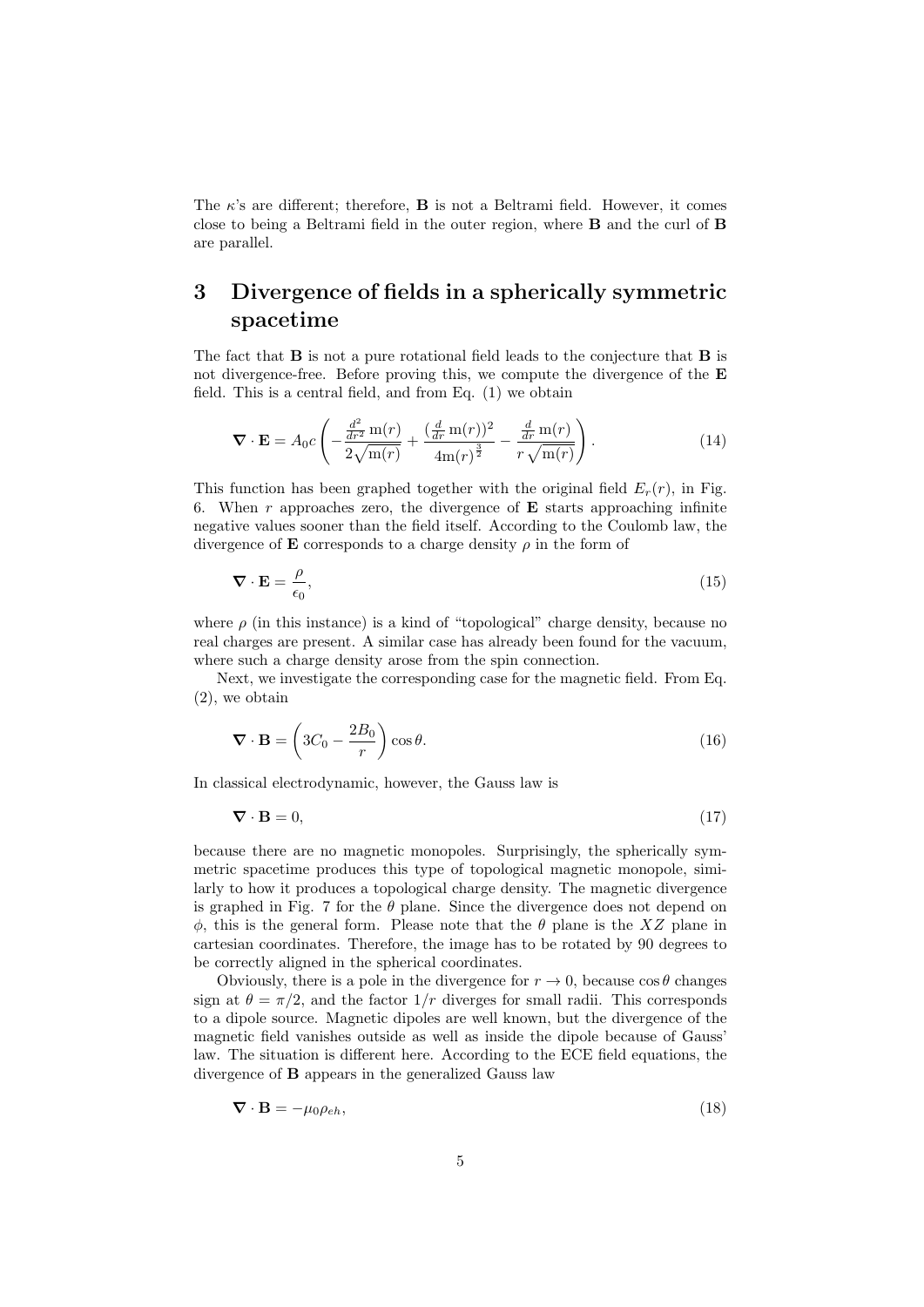

Figure 7: div( $\mathbf{B}(\mathbf{r})$ ) in the  $\theta$  plane (corresponding to the XZ plane).

where  $\rho_{eh}$  is the "homogeneous" density of magnetic monopoles. This situation is not atypical here, because we have a dipole, but this seems to be the first case where the existence of magnetic monopoles has been predicted by ECE theory.

From the Ampère-Maxwell law, it follows that there is a charge current density J with

$$
\nabla \times \mathbf{B} = \mu_0 \mathbf{J}.
$$
 (19)

This is an "electric" current density, representing a topological structure again, which can be considered as the source of the topological magnetic field.

If we applied this to galaxies, the result would describe a feature of the electric or plasma universe. If we apply the same results to mechanics, we find (from the corresponding ECE field equations of dynamics) that

$$
\nabla \cdot \mathbf{g} = -4\pi G \rho_m,\tag{20}
$$

$$
\nabla \cdot \mathbf{\Omega} = 4\pi G \rho_{mh},\tag{21}
$$

$$
\nabla \times \Omega = -\frac{4\pi G}{c^2} \mathbf{J}_m,\tag{22}
$$

where **g** is the gravitational acceleration field,  $\Omega$  is the gravitomagnetic field,  $\rho_m$ is a topological mechanical charge density,  $\rho_{mh}$  is a topological monopole density,  $J_m$  is a topological mass current density, and G is Newton's gravitational constant.

The curl of  $\Omega$ , as well as the curl of **B** (in the case of the electric universe), represent a current that is observed as jets in Fig. 2. This is expressed through the theory in Fig. 4, where the current has by far its highest density on the vertical axis. The current goes in at the upper end and leaves the structure at the lower end. Consequently, it must flow back over the outer regions. According